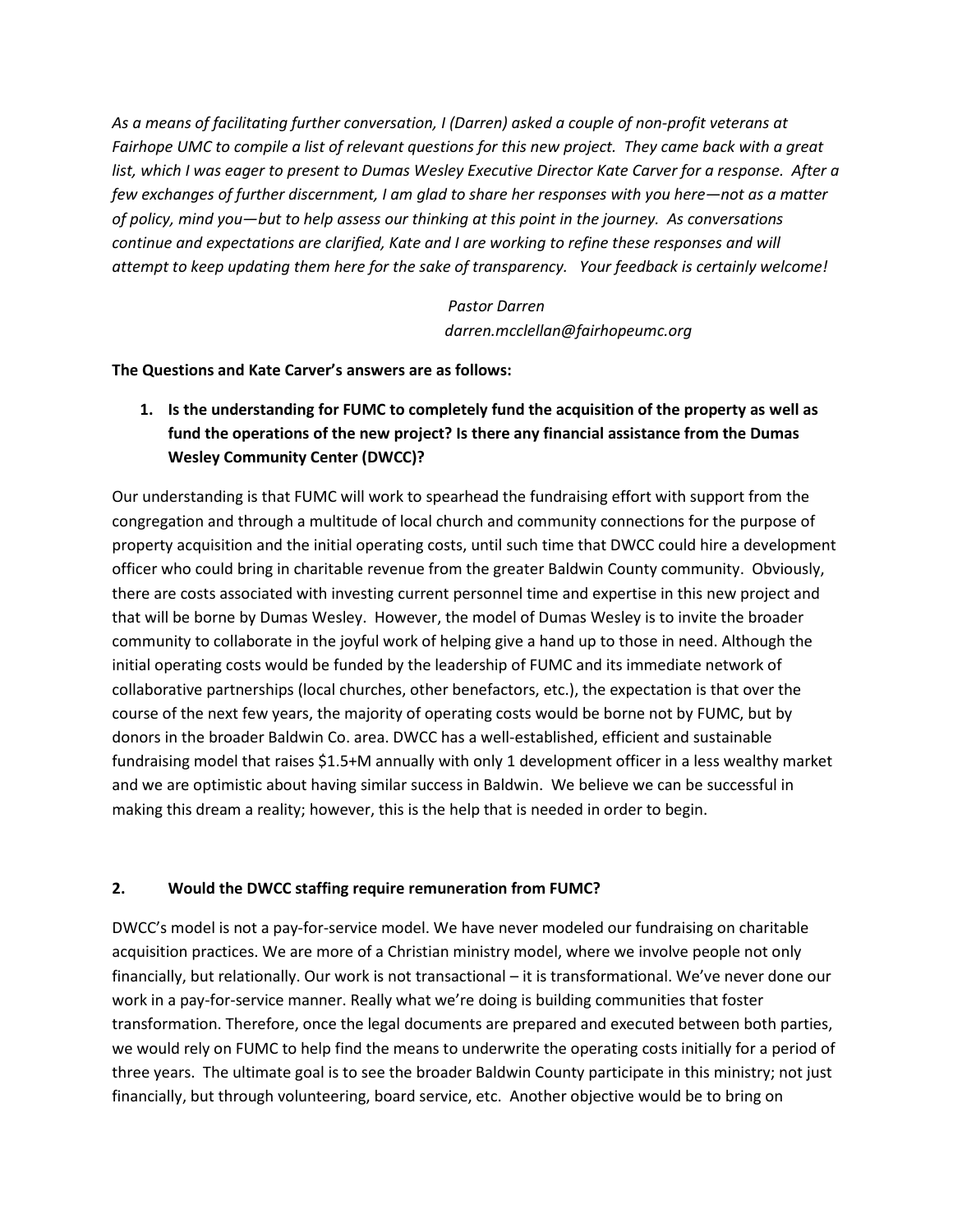another staff member to oversee the process of expanding our fundraising footprint in Baldwin County, but we would need evidence of the program's success to get that fundraising where it could reduce the sense of financial obligation to FUMC.

#### **3. Are there any restrictions for the property? What permits, etc. are needed?**

No restrictions that we know of at this time. The property has been licensed as a memory care/nursing home for the past 27 years, so congregate living has already been occurring on the property for many years. We will need to look into the permits to see if anything else is needed.

## 4. **Can we have an "Open House" for the congregation to see the property and get on the bandwagon for support?**

Absolutely! Any who would like to see the property are encouraged to contact Pastor Darren to arrange a tour. We'd love to invite our Mobile staff/board to see the property and the vision as well. Our Marketing Director (who, by the way, is a graduate of the Sybil Smith Family Village) has a great relationship with local media and she'd be glad to help us put together some collateral material and send out a press release. This would also be a good opportunity to convey the need to the broader Baldwin County community. For example, the Baldwin Co. Public School System reports that any given day, there are 300 homeless children in the Baldwin community. Last year, 17% of the individuals we served at Sybil Smith Family Village were from Baldwin County.

## **5. Does Dumas Wesley Community Center (DWCC) have other facilities away from their main campus? How will they manage a remote site?**

DWCC owns 3 facilities in Mobile. Each property is in a 1-2 block radius of each other, creating one large campus along Mobile Street. On the East side of the campus Dumas Wesley operates 11 programs out of one large community center. Across the street is the two-story, 17 apartment Sybil Smith Family Village. And behind the DWCC parking lot is the Pencil Company and two vacant lots. The DWCC purchased the Pencil Company and adjoining lots several years ago with the hopes of turning the facility into an emergency shelter.

DWCC executive staff will train all new employees of the Baldwin Family Village at the Mobile campus with the aim of teaching the culture and practices that have made our Sybil Smith Village successful.

## **6. What staff will DWCC provide? Will on-going training for Fairhope volunteers be an integral part of the operation?**

DWCC executive staff will oversee implementation of the new shelter including hiring of new staff, budget, curriculum, equipment, culture, program manual, orientation, assessments of potential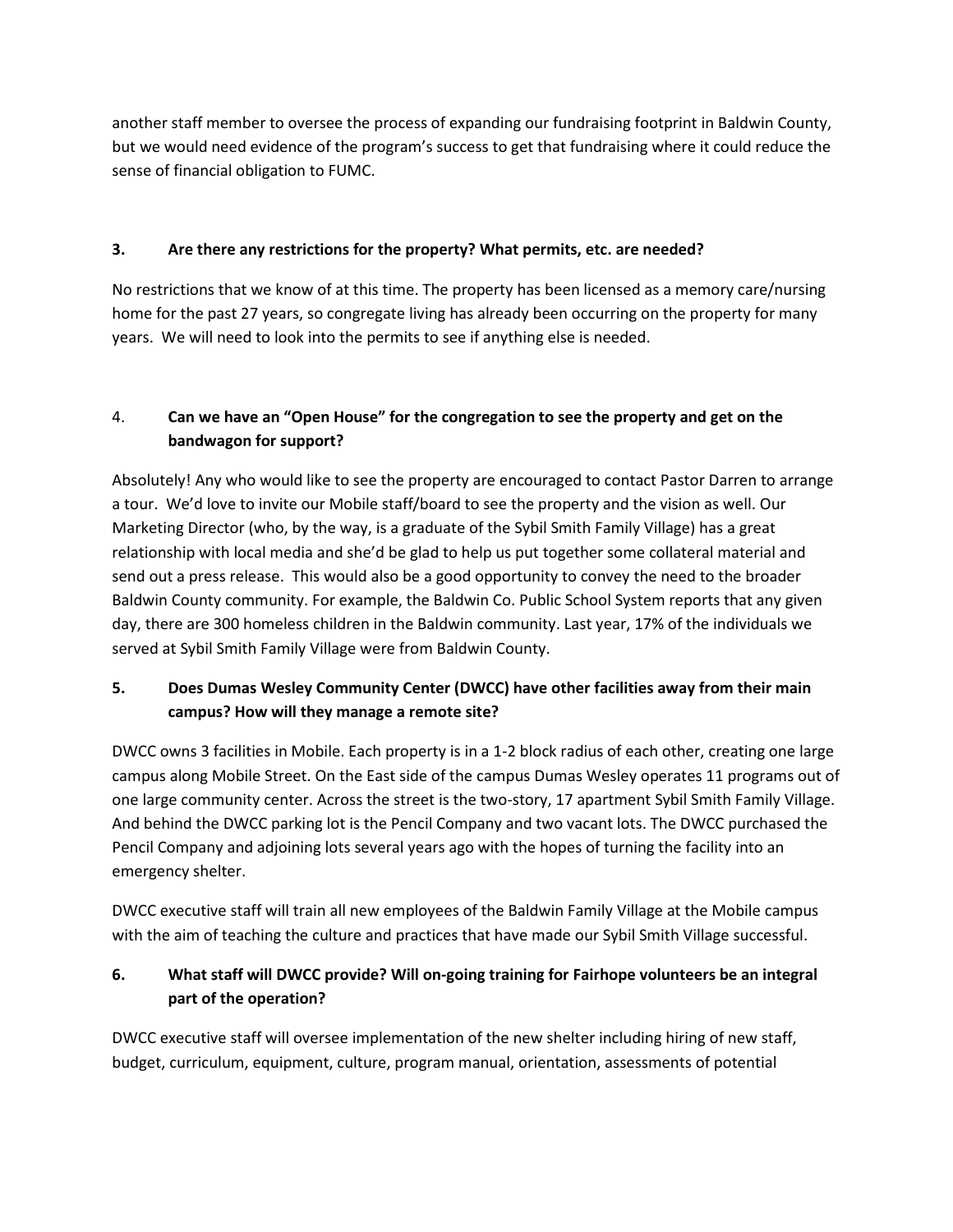residents, files, data entry, reporting, etc. DWCC will also utilize the skills of their current Marketing Director for marketing purposes and Finance Director for financial oversight of the Fairhope project.

#### **7. Has FUMC seen a copy of DWCC's charter/organization rules/regulations?**

See attached/below article of incorporation. We'd be glad to send a copy of our bylaws and/or personnel manual, if necessary.

## **8. Should FUMC establish a new cooperative board with DWCC for this Baldwin County facility with at least 3 members of FUMC?**

We believe that the prudent thing to do for the future is to create a new advisory committee to include FUMC membership and/or explore the possibility of expanding the capacity of Dumas Wesley's current board to include FUMC members. In this way we can be sure that DWCC and FUMC maintain our present alignment for the success of this vision. Excited by the prospect of developing this relational infrastructure together, we feel confident in our ability to set this up in a way that will provide sure footing from the start and ensure a responsible stewardship of this ministry for the future. We believe that every voice matters.

## **9. Could FUMC and DWCC establish a different name for the Baldwin County facility under DWCC's umbrella to be more of a partnership? Would that be beneficial to our fundraising/grant options locally?**

Yes, the option for the actual name of the facility is certainly up for discussion, though we recommend something to the effect of " Family Village." Currently, as an affiliate of the United Methodist Church, but with our own 501.c3, DWCC can apply to funding that is both faith-based and secular. This is an important distinction, as it allows us to tap into very diverse funding opportunities.

## **10. What on-going, day to day staffing positions will need to be provided for leadership, safety and accommodations?**

A full list of prospective staff descriptions is provided as a separate document on this webpage. DWCC will be responsible for hiring and training all personnel, but church members and volunteer/guests are always welcome!

## **11. Is there a detailed budget already set up for the Baldwin County project?**

Yes – see attached. This budget is based on a hybrid of the Sybil Smith Family Village operating budget and the Salvation Army's Family Emergency Shelter.

# **12. Is there a need for a finance committee to be set up for the project/purchase and the maintenance of the building from FUMC?**

I defer to leadership of the Church on this one, although we'd be glad to have any help/expertise from members of the Fairhope community who are familiar with building maintenance/construction/general contracting.